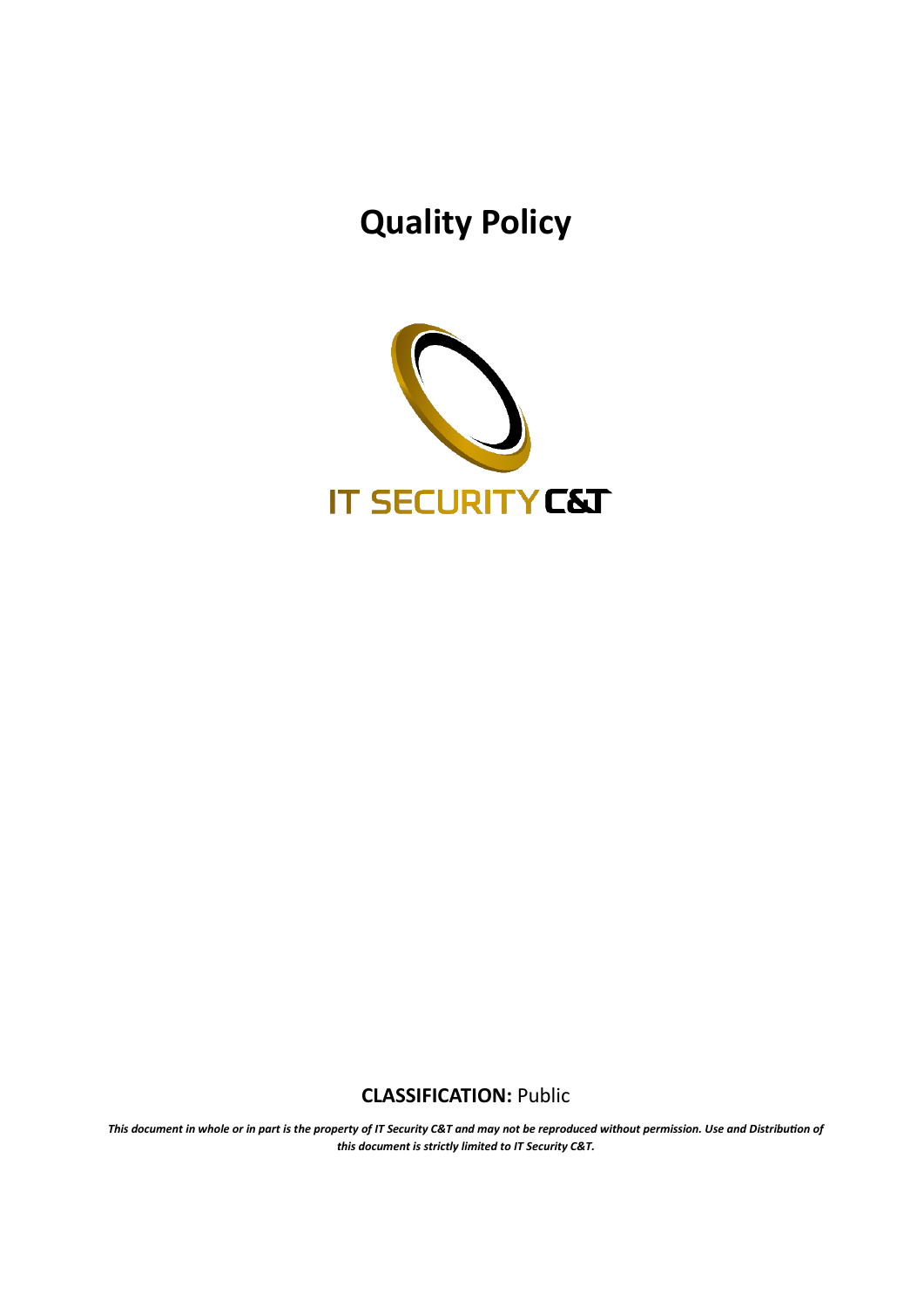

#### **Document Control**

| <b>Company Name</b>        | IT Security C&T          |  |  |
|----------------------------|--------------------------|--|--|
| <b>Document Title</b>      | <b>Quality Policy</b>    |  |  |
| <b>Document Code</b>       | Quality Policy $- v 1.0$ |  |  |
| <b>Document Version</b>    | V <sub>1.0</sub>         |  |  |
| <b>Status</b>              | Final                    |  |  |
| <b>Data Classification</b> | Public                   |  |  |
| <b>Issue date of this</b>  | 5.07.2020                |  |  |
| version                    |                          |  |  |
| <b>Next revision date</b>  | 5.07.2023                |  |  |

#### **Version History**

| <b>Version</b> | Date of Release | List of changes      | <b>Author</b>          | Approval        |
|----------------|-----------------|----------------------|------------------------|-----------------|
| 1.0            | 5.07.2020       | Initial release      | IT Security C&T        | IT Security C&T |
|                |                 |                      | <b>Consulting Team</b> | Management      |
| 1.0            | 5.07.2021       | <b>Annual Review</b> | IT Security C&T        | IT Security C&T |
|                |                 |                      | <b>Consulting Team</b> | Management      |
| 1.0            | 5.07.2022       | <b>Annual Review</b> | IT Security C&T        | IT Security C&T |
|                |                 |                      | <b>Consulting Team</b> | Management      |